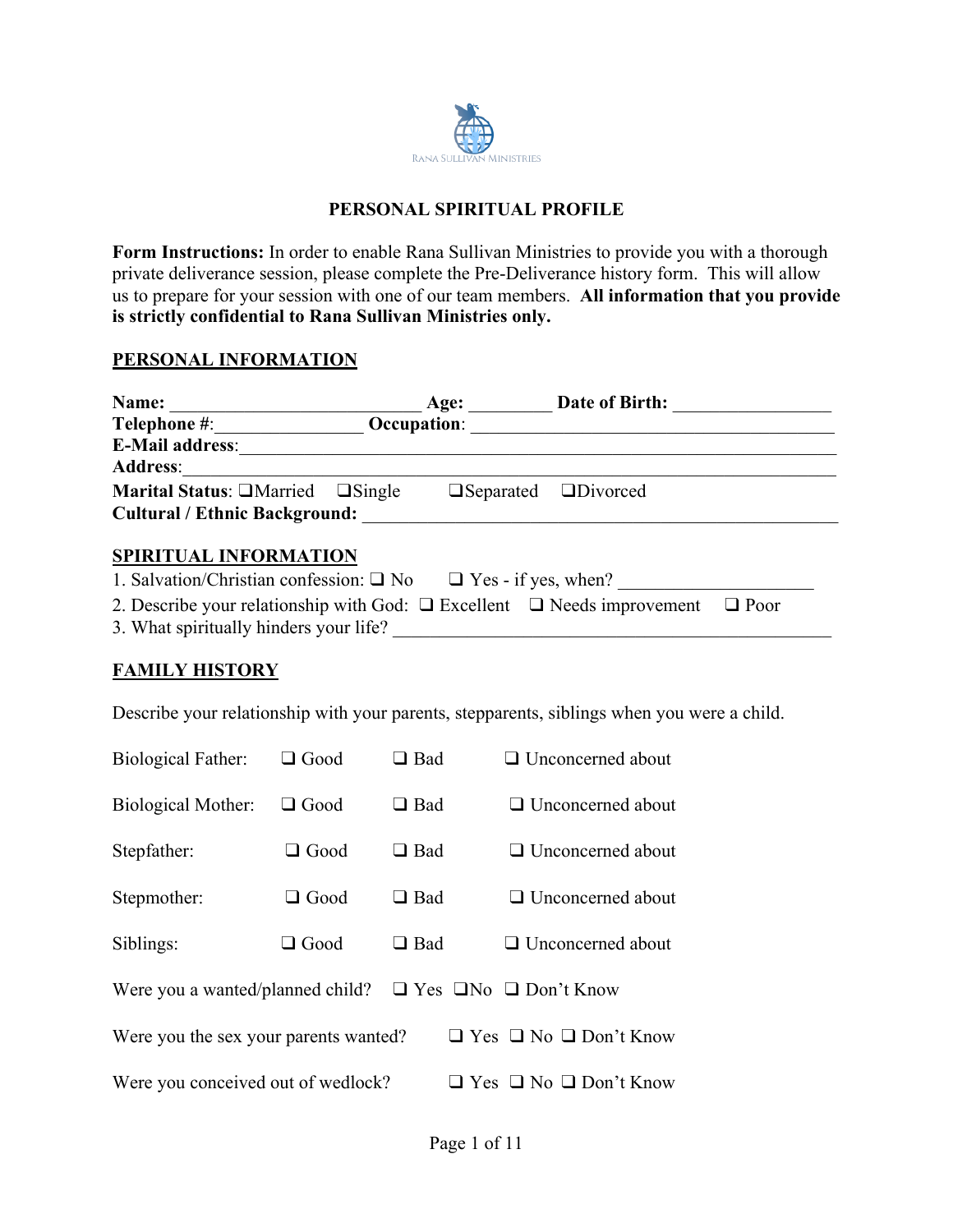

Were you adopted?  $\Box$  Yes □ Don't Know  $\Box$  No

# SPIRITUAL EVALUATION - OCCULTPRACTICES

If you have participated, please put X in the box  $\Box$ . If further explanation is needed, please do so on the line.

| $\Box$ Astral projection      |
|-------------------------------|
| $\Box$ Astrology/horoscopes   |
|                               |
|                               |
|                               |
| $\Box$ Incantations           |
| □ Light as a feather          |
| $\Box$ Magic - white/black    |
|                               |
|                               |
| $\Box$ Seances $\Box$         |
|                               |
| $\Box$ Tarot cards            |
| $\Box$ Witchcraft/Wicca       |
| $\Box$ Water witching/dowsing |

# **SPIRITUAL EVALUATION - NEW AGE/PSYCHIC PRACTICES**

If you have participated, please put X in the box  $\square$ . If further explanation is needed, please do so on the line.

| $\Box$ Auras $\Box$         |
|-----------------------------|
| □ Ascended Masters          |
|                             |
| $\Box$ Fire walking         |
|                             |
| Q Levitation                |
| O Meditation/Mantras/Chants |
|                             |
|                             |
|                             |
| Psychic consultation        |
| □ Psychic healing           |
|                             |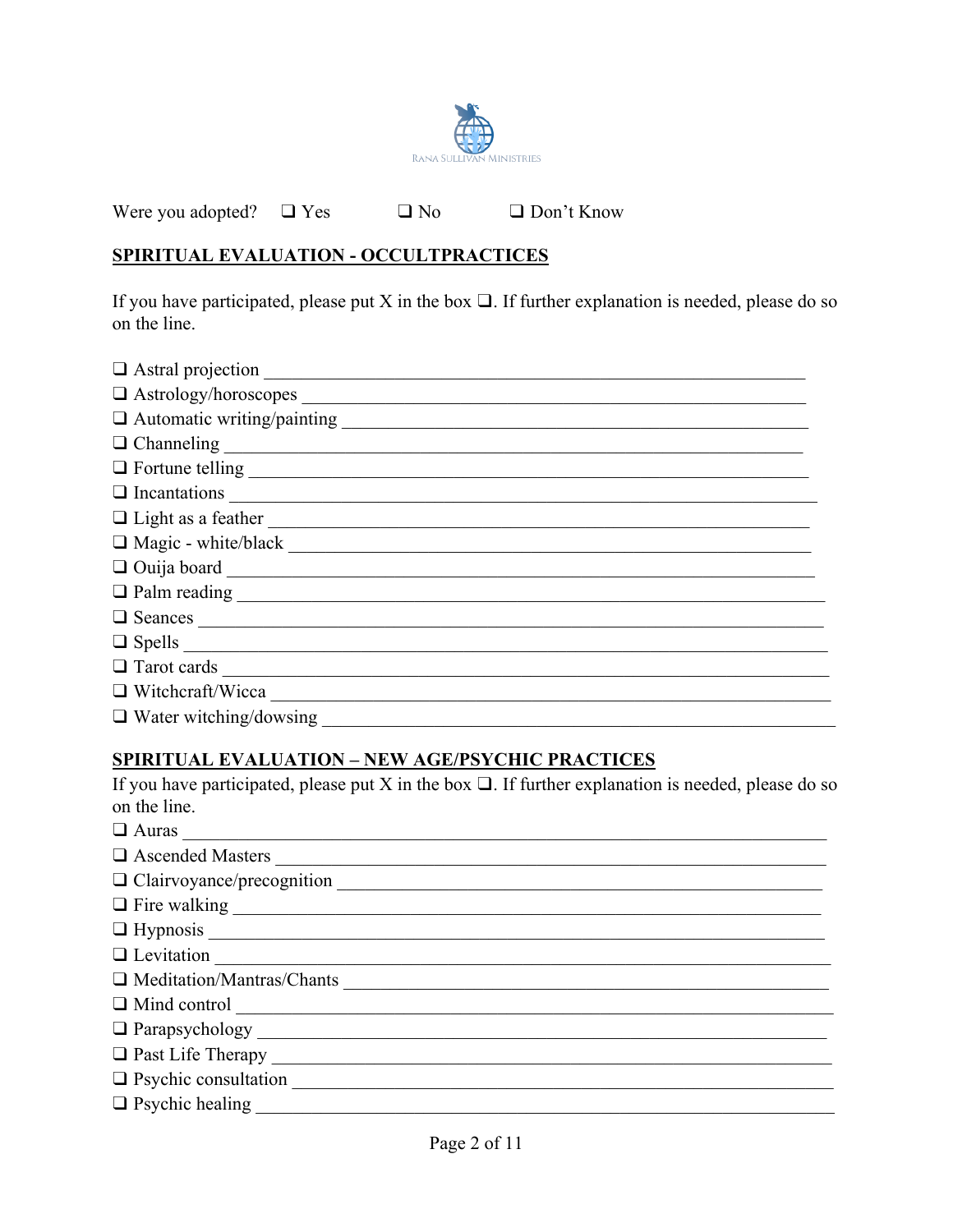

| $\Box$ Psychokinesis $\Box$      |
|----------------------------------|
| $\Box$ Remote viewing            |
| $\Box$ Spirit guides             |
| Tantric yoga                     |
|                                  |
|                                  |
| $\Box$ Trances                   |
| $\Box$ Transcendental Meditation |
| $\Box$ Voodoo                    |
| $\Box$ Yoga                      |

## **RELIGIOUS LITERATURE**

If you have read or studied, please put X in the box  $\Box$ . If further explanation is needed, please do so on the line.

| <b>OBhagavad-Gita</b>                                                                                                                                                                                                          |
|--------------------------------------------------------------------------------------------------------------------------------------------------------------------------------------------------------------------------------|
| Book of Mormon                                                                                                                                                                                                                 |
| Ocarlos Castaneda Castaneda Castaneda Castaneda Castaneda Castaneda Castaneda Castaneda Castaneda Castaneda Castaneda Castaneda Castaneda Castaneda Castaneda Castaneda Castaneda Castaneda Castaneda Castaneda Castaneda Cast |
| OCourse in Miracles                                                                                                                                                                                                            |
|                                                                                                                                                                                                                                |
| LEdgar Cayce books                                                                                                                                                                                                             |
| $\boxed{\textbf{Koran}}$                                                                                                                                                                                                       |
| Morals and Dogma                                                                                                                                                                                                               |
| Necronomicon                                                                                                                                                                                                                   |
| Satanic Bible Charles and Charles and Charles and Charles and Charles and Charles and Charles and Charles and Charles and Charles and Charles and Charles and Charles and Charles and Charles and Charles and Charles and Char |
| Socience and Health                                                                                                                                                                                                            |
| Teachings of Buddha Teachings of Buddha                                                                                                                                                                                        |
| $\Box$ Urantia Book                                                                                                                                                                                                            |

# RELIGIOUS BELIEFS, CULTS, & SECRET SOCIETIES

If you have participated, please put X in the box  $\square$ . If further explanation is needed, please do so on the line.

| $\Box$ Atheism /Agnosticism        |
|------------------------------------|
| $\Box$ Baha'ism                    |
| $\Box$ Buddhism/Zen                |
| □ Church of Satan                  |
| □DeMolay (young male Freemasons)   |
| □ Eastern Star (female Freemasons) |
|                                    |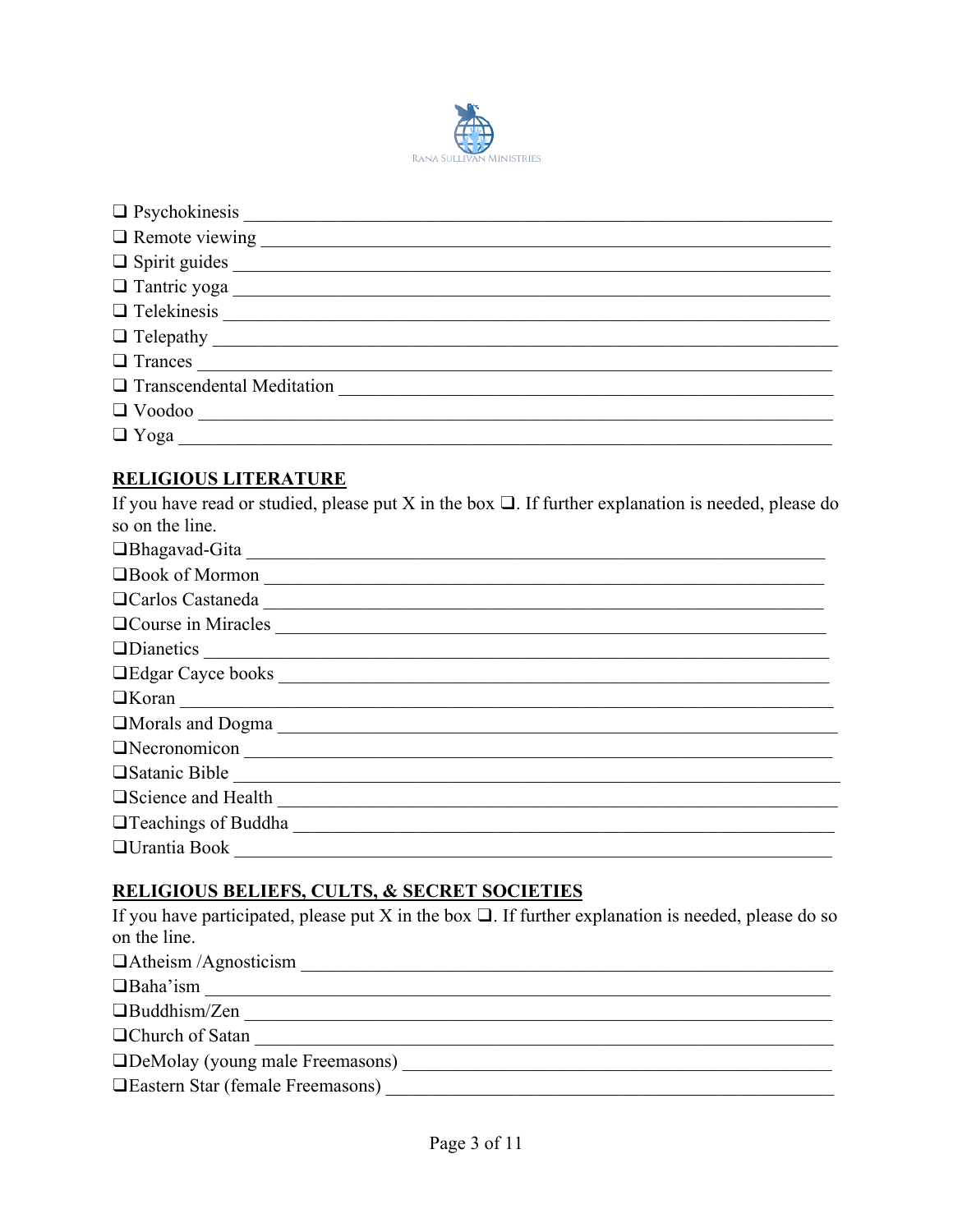

| $\Box$ Eckankar                                                                                                                                                                                                                                          |
|----------------------------------------------------------------------------------------------------------------------------------------------------------------------------------------------------------------------------------------------------------|
| LEst/The Forum                                                                                                                                                                                                                                           |
| Hare Krishna                                                                                                                                                                                                                                             |
| $\Box$ Hinduism $\Box$                                                                                                                                                                                                                                   |
| $\Box$ Islam                                                                                                                                                                                                                                             |
| UJehovah's Witnesses                                                                                                                                                                                                                                     |
| Kabbalism                                                                                                                                                                                                                                                |
| $\Box$ Ku Klux Klan                                                                                                                                                                                                                                      |
| <b>The Execution Section 2018 Contract Contract Contract Contract Contract Contract Contract Contract Contract Contract Contract Contract Contract Contract Contract Contract Contract Contract Contract Contract Contract Con</b>                       |
| $\boxed{\text{Mormonism}}$                                                                                                                                                                                                                               |
| Nation of Islam                                                                                                                                                                                                                                          |
| Neo-Nazis/Skinheads                                                                                                                                                                                                                                      |
| $\Box$ Odinism<br><u> 1989 - Johann Stoff, fransk politik (d. 1989)</u>                                                                                                                                                                                  |
|                                                                                                                                                                                                                                                          |
| <b>The Theorem Contract Contract Contract Contract Contract Contract Contract Contract Contract Contract Contract Contract Contract Contract Contract Contract Contract Contract Contract Contract Contract Contract Contract Co</b>                     |
| <b>OReincarnation</b>                                                                                                                                                                                                                                    |
| <b>The Theorem Contract Contract Contract Contract Contract Contract Contract Contract Contract Contract Contract Contract Contract Contract Contract Contract Contract Contract Contract Contract Contract Contract Contract Co</b>                     |
|                                                                                                                                                                                                                                                          |
|                                                                                                                                                                                                                                                          |
| Socience of Mind<br>Science of Mind<br>Science of Mind<br>Science of Mind<br>Science of Mind<br>Science of Mind<br>Science of Mind<br>Science of Mind<br>Science of Mind<br>Science of Mind<br>Science of Mind<br>Science of Mind<br>Science of Mind<br> |
|                                                                                                                                                                                                                                                          |
| $\boxed{\text{Taoism}}$                                                                                                                                                                                                                                  |
|                                                                                                                                                                                                                                                          |
|                                                                                                                                                                                                                                                          |
| $\Box$ Unity                                                                                                                                                                                                                                             |
| $\Box$ Voodoo                                                                                                                                                                                                                                            |

### PHYSICAL HEALTH ISSUES

If you have this health issue, please put X in the box  $\Box$ . If further explanation is needed, please do so on the line OArthritis  $\Box$ Cancer <u> 1989 - Jan James James James James James James James James James James James James James James James James J</u> Ochronic Fatigue Syndrome Tabromyalgia OGastrointestinal issues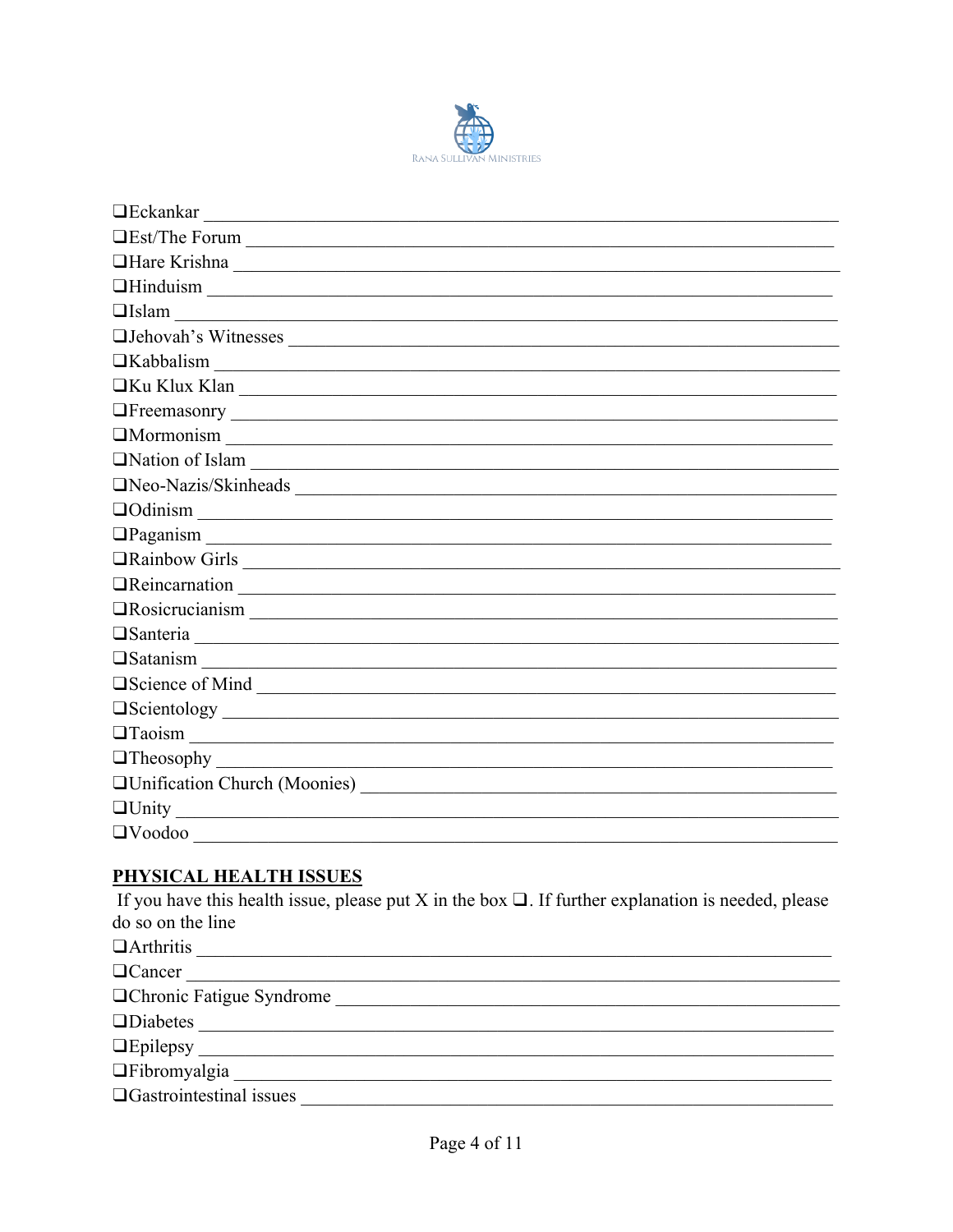

| $\Box$ Heart disease            |
|---------------------------------|
| $\Box$ High blood pressure      |
| $\Box$ Infertility              |
| □Post Traumatic Stress Disorder |
| Other health issues:            |
|                                 |

## **MENTAL HEALTH PROFILE**

If you or a family member have this mental health issue, please put X in the box  $\Box$ . If further explanation is needed, please do so on the line. If the X refers to a family member, please indicate who in the family.

| QADD/ADHD                   |
|-----------------------------|
| DAnxiety Disorder           |
| $\boxed{\text{Autism}}$     |
| Bipolar                     |
| Borderline                  |
|                             |
| QOCD (obsessive compulsive) |
|                             |
|                             |
|                             |
|                             |
| Other mental disorders:     |
|                             |

Current medications:

| $\Box$ Psychiatric/psychological diagnosis if any: |  |
|----------------------------------------------------|--|
| $\Box$ Seen psychiatrist? If yes, how often        |  |
| $\Box$ Shock treatment?                            |  |

 $\_$  , and the contribution of the contribution of the contribution of the contribution of  $\mathcal{L}_\text{max}$ 

#### **EMOTIONAL/BEHAVIORAL PROFILE**

Please put X in the box  $\Box$  that best describes you.

- □ Do you have feelings of guilt?
- □ Do you have terrifying panic attacks?
- □ Have you ever acted like a child since becoming an adult?
- ❑ Have you experienced loss of time and didn't remember what happened?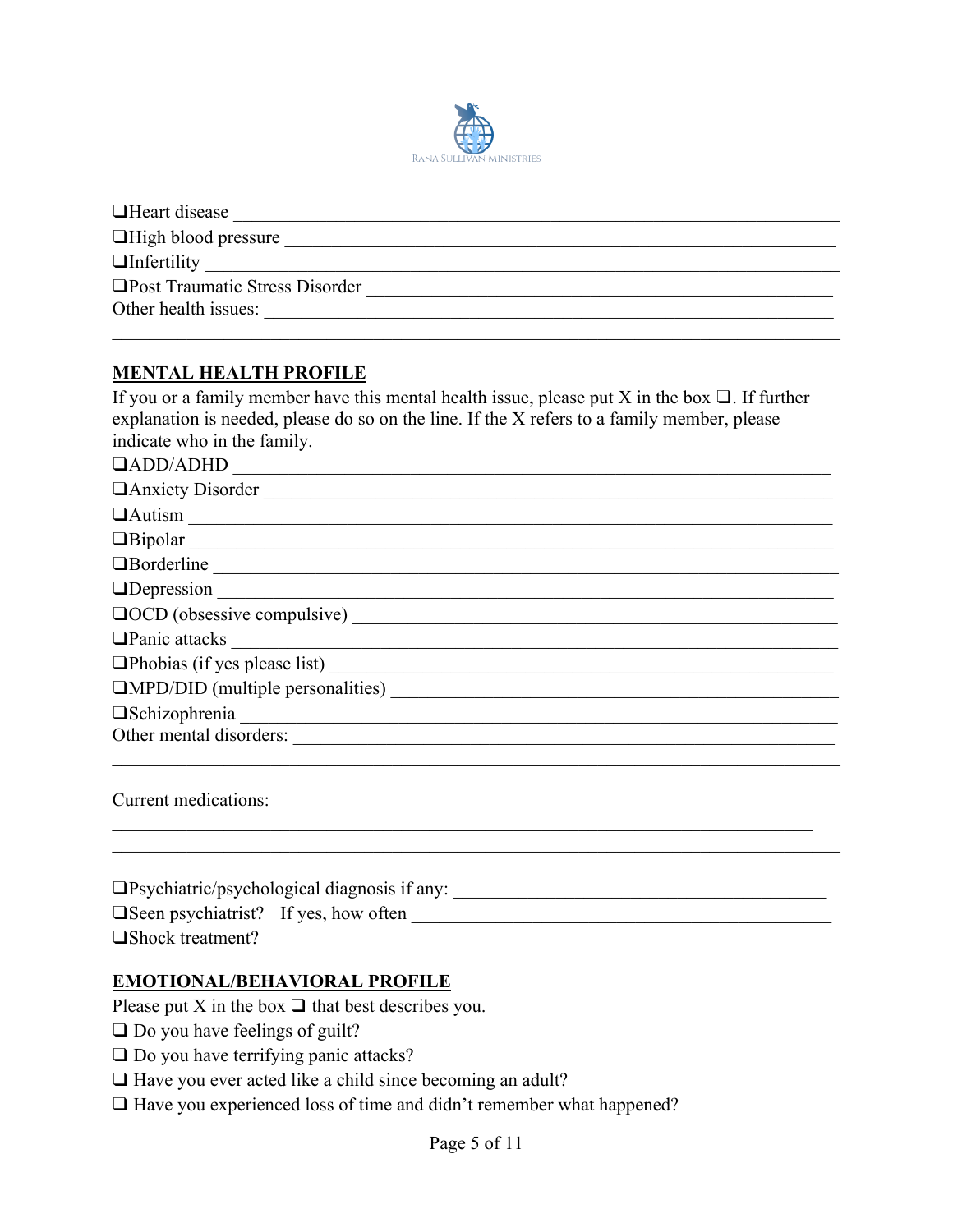

- ❑ Have you experienced sleep paralysis
- □ Are portions of your life missing from memory?
- ❑ Anxious
- ❑ Depressed
- ❑ Fearful
- ❑ Inferiority
- ❑ Insecurity
- ❑ Lonely
- ❑ Low self-esteem
- ❑ Nightmares
- ❑ Stressful
- ❑ Self-condemnation
- ❑ Suspicious
- ❑ Worthlessness

#### **Anger Issues**

❑Bitterness ❑Hatred ❑Strife ❑Envy ❑Jealousy ❑Rage ❑Emotional abuse ❑Physical abuser ❑Revenge ❑Frustration ❑Physical abuse victim ❑Unforgiveness

### **Death Issues**

❑Abortion (you/spouse/other) ❑Murder ❑Self-harm/cutting ❑Intent to harm others ❑Thoughts of self-harm  $\Box$ Suicide attempt(s) #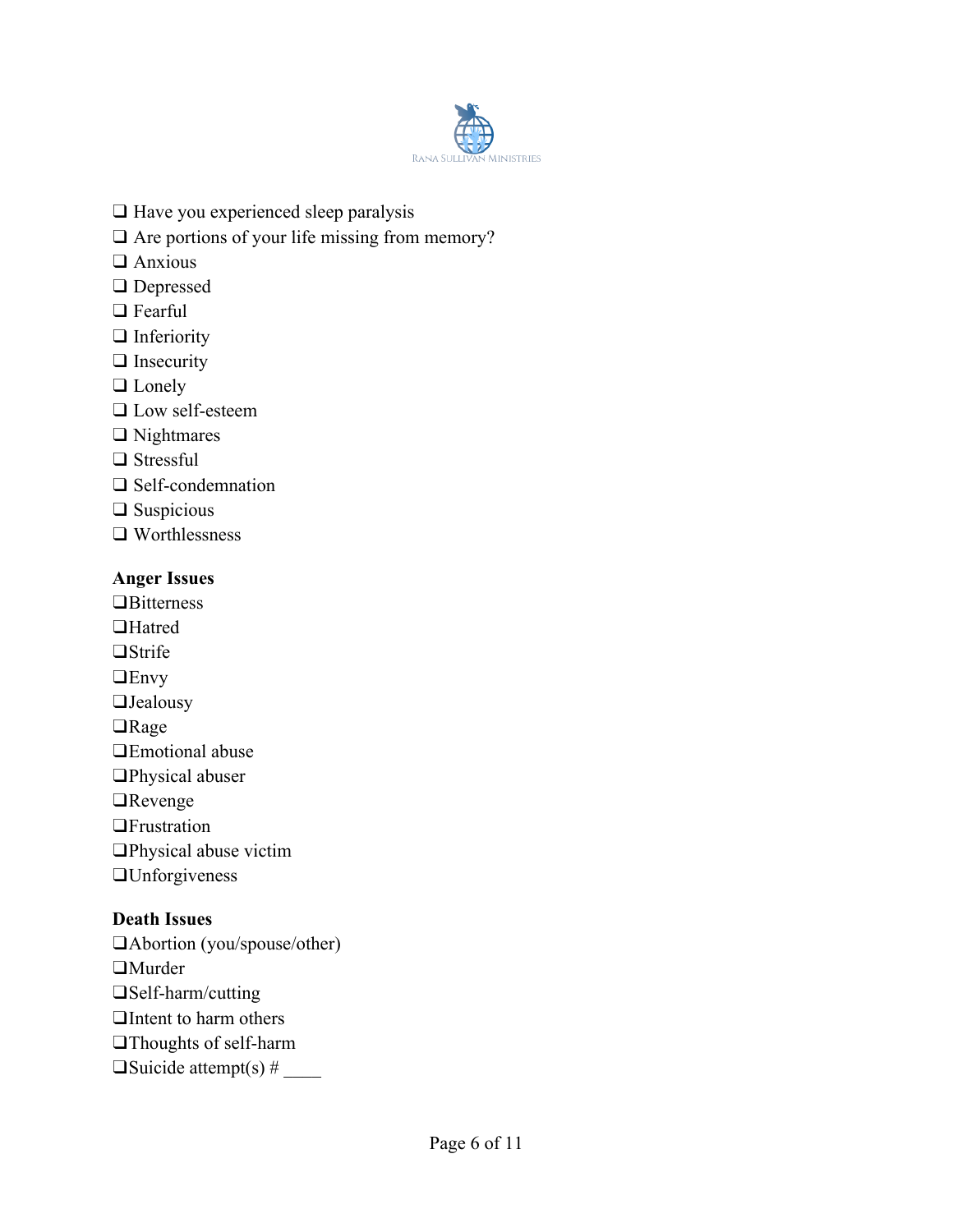

#### **Aberrational behavior**

❑Anxiety attacks ❑Compulsive spending ❑Shoplifting ❑Anorexia/Bulimia ❑Picking/tics ❑Tourette's Syndrome

### **Addictions**

❑Alcoholism ❑Gambling ❑Sex ❑Drugs ❑Prescription drugs ❑Tobacco ❑Food ❑Sleep aids ❑Workaholism

### **Criminal Activity**

❑Arrested/imprisoned ❑Rape ❑Vandalism ❑Embezzlement ❑Selling illegal drugs ❑Violent acts

## **SEXUAL HISTORY (given by permission)**

Please put X in the box  $\Box$  that applies to you. ❑Adultery ❑Lustful thoughts ❑Prostitution ❑Bestiality ❑Necrophilia ❑Raped ❑Internet/phone sex ❑Perverted sex ❑Sadomasochism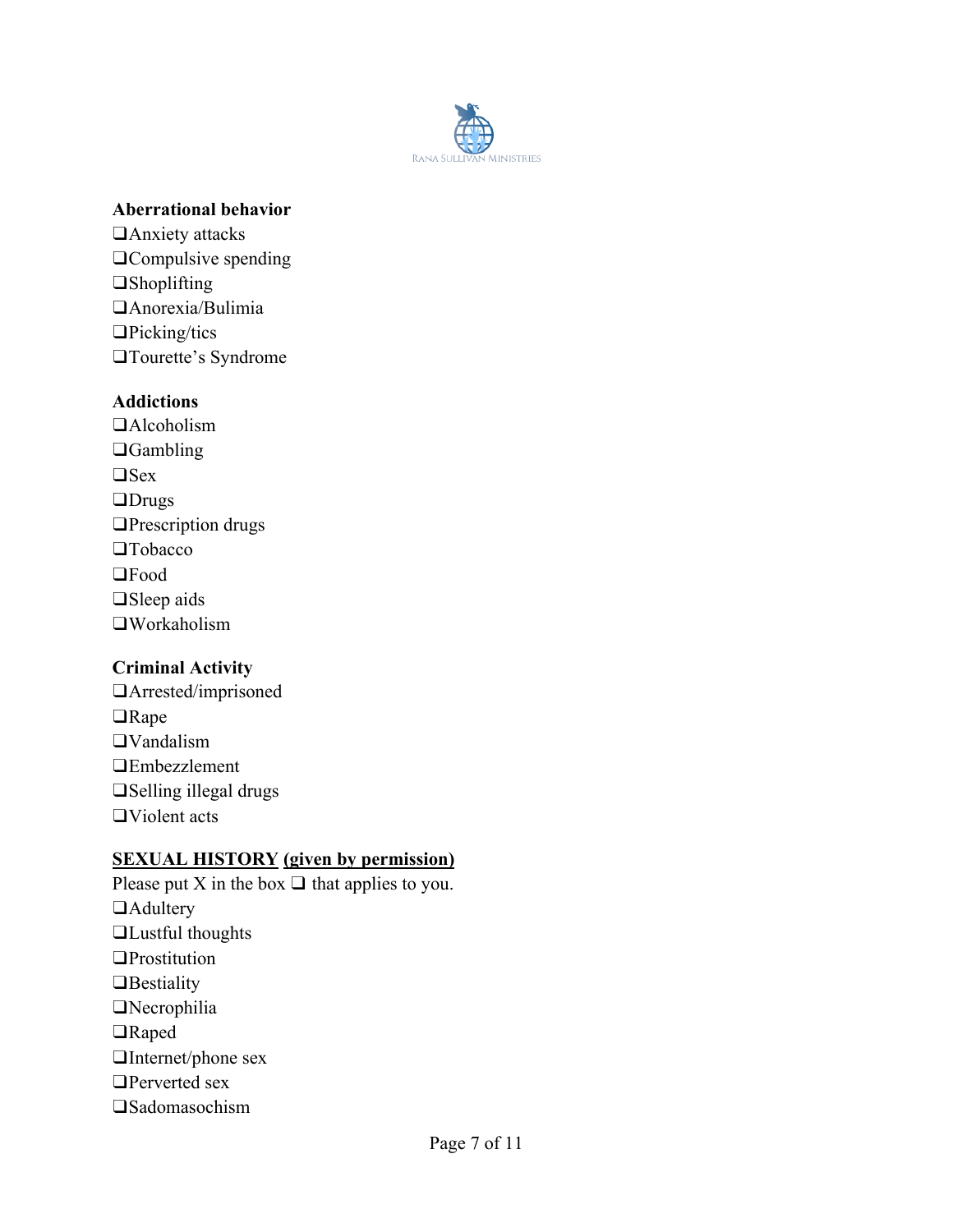

❑Molested ❑Promiscuity ❑Stripping ❑Molested someone ❑Pornography ❑Transvestism

### **TRAUMA OCCURRENCE(S)**

List any episodes of abuse, trauma, major accidents, or any other events that deeply affected you. 1) Events from ages  $0$  to 5:

 $\_$  , and the set of the set of the set of the set of the set of the set of the set of the set of the set of the set of the set of the set of the set of the set of the set of the set of the set of the set of the set of th

 $\overline{2)$  Events from ages 5 to 10:

3) Events from ages 10 to 15:\_\_\_\_\_\_\_\_\_\_\_\_\_\_\_\_\_\_\_\_\_\_\_\_\_\_\_\_\_\_\_\_\_\_\_\_\_\_\_\_\_\_\_\_\_\_\_\_\_\_\_\_\_\_

4) Events from ages  $15$  to  $20$ :

5) Events after 20 years of age:\_\_\_\_\_\_\_\_\_\_\_\_\_\_\_\_\_\_\_\_\_\_\_\_\_\_\_\_\_\_\_\_\_\_\_\_\_\_\_\_\_\_\_\_\_\_\_\_\_\_\_\_\_

Please put X in the box  $\Box$  that applies to you.

#### **DEMONIC ACTIVITY**

| $\Box$ Anti-Christ obsessions | $\Box$ Blasphemous thoughts                   | $\Box$ Curses placed on you/family                                                                          |
|-------------------------------|-----------------------------------------------|-------------------------------------------------------------------------------------------------------------|
| $\Box$ Deny Jesus is God      | <b>ODeny</b> the existence of Satan or demons |                                                                                                             |
|                               |                                               | $\Box$ Desire to curse God/Christ $\Box$ Desire to renounce God/Christ $\Box$ Hostility to/rejection of God |
| $\Box$ Pact with the devil    |                                               |                                                                                                             |

#### **DEMONIC MANIFESTATIONS**

| $\Box$ Alien abduction $\Box$ Mood changes $\Box$ See visions $\Box$ Change in voice        |  |                                                                                                         |
|---------------------------------------------------------------------------------------------|--|---------------------------------------------------------------------------------------------------------|
| $\Box$ Near- death experience $\Box$ Smell strange odors $\Box$ Clawing inside              |  |                                                                                                         |
|                                                                                             |  | $\Box$ Obscene outbursts $\Box$ Sudden sleepiness $\Box$ Confused thought $\Box$ Out-of-body experience |
| $\Box$ Thoughts invaded $\Box$ Defile holy objects $\Box$ Poltergeists $\Box$ UFO sightings |  |                                                                                                         |
| $\Box$ Convulsions/seizures $\Box$ Possessed by living person                               |  | $\Box$ Unable to pray                                                                                   |
| $\Box$ Eyes turn red when angry $\Box$ See dark shapes/shadows $\Box$ Unable to read Bible  |  |                                                                                                         |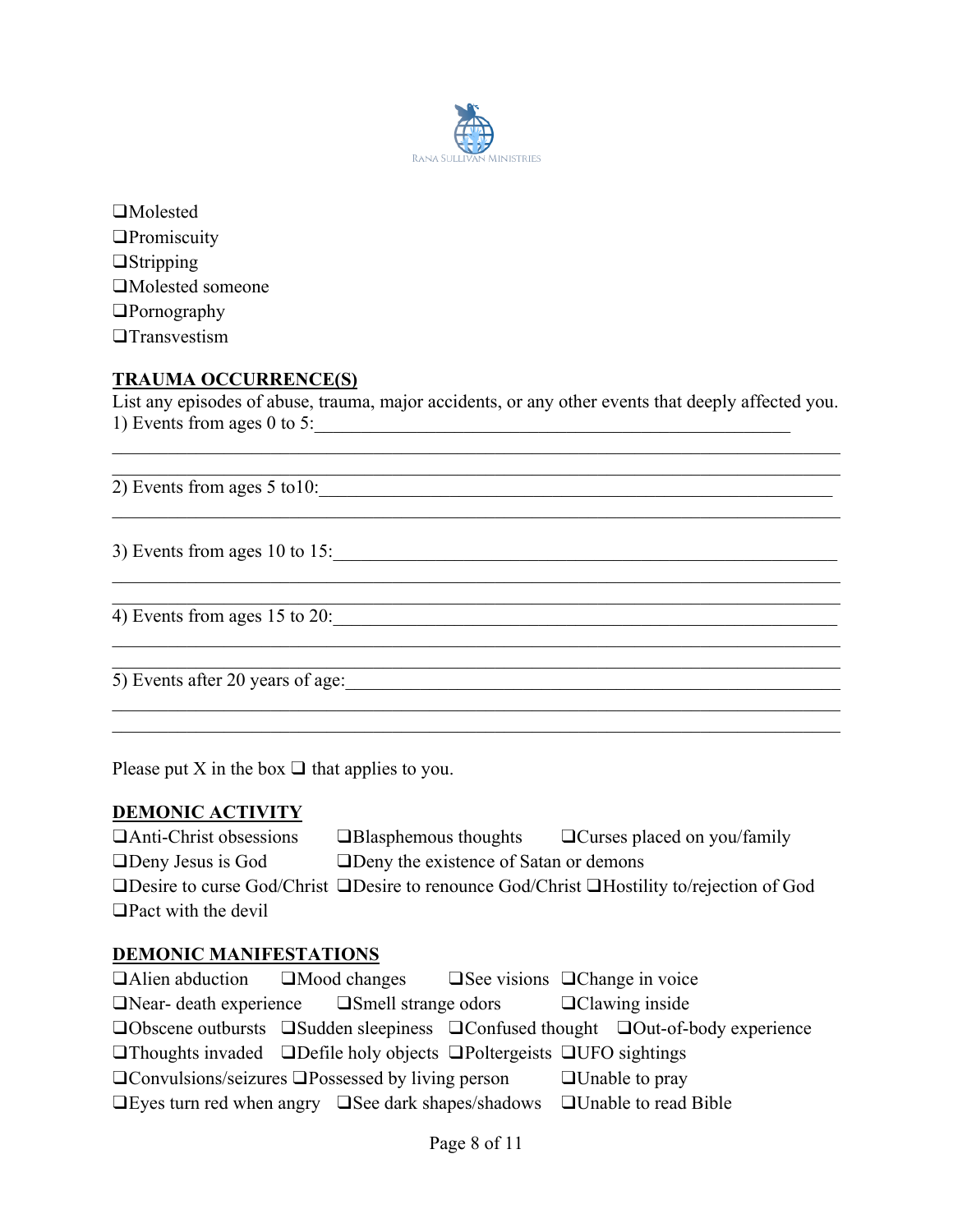

❑Fear anointing oil ❑See demons ❑Unexplained accidents ❑Fear holy water/salt ❑See fairies ❑Unknown language spoken ❑Feel a presence ❑See ghosts/apparitions ❑Unusual lights ❑Foam at the mouth ❑See monsters ❑Unusual sounds ❑Hear voices/hissing sounds ❑See nature spirits ❑Unusual strength ❑Inability to move/speak ❑Spirit possession ❑Voices of dead heard

# **ABNORMAL DEMONIC ACTIVITY**

❑Succubus (demonic sexual intercourse with a female spirit)

❑Incubus (demonic sexual intercourse with a male spirit)

❑Feeling cold or having the room become very cold

❑Altered states of consciousness without alcohol/other drugs

❑Feel like external force affects/has power over you

❑Feel like you're in or seeing a heavy mist/fog

❑Unexplained electronic/mechanical equipment malfunction

❑Feelings of pressure on chest/ feelings of suffocation

❑Bites, scratches, or other physical attacks on your body

❑Vomiting/coughing up phlegm in response to prayer

❑Feeling like you were possessed by a dead person

❑Feelings of being choked/unable to breathe when praying

❑Hearing growling sounds inside your head or body

❑Having feelings controlled by someone or something outside you

❑Fear of, mocking of, revulsion toward Christian symbols, objects, music etc. Hearing voices or having thoughts that:

❑ Condemn you severely

❑ Blaspheme God, Jesus of Nazareth, the Holy Spirit or Christians

- ❑ Suggest/urge illegal/immoral/destructive activities
- ❑ Drive you to commit suicide, homicide, abortion
- ❑ Compel sexual assaults on others or perverse sexual acts
- ❑ Speak against Christian pastors/counselors/lead

## **DEMONIC MANIFESTATIONS**

| □Alien abduction                                                                    | $\Box$ Mood changes      | $\Box$ See visions      |  |
|-------------------------------------------------------------------------------------|--------------------------|-------------------------|--|
| □ Change in voice                                                                   | □Near- death experience  | □Smell strange odors    |  |
| $\Box$ Clawing inside                                                               | $\Box$ Obscene outbursts | □ Sudden sleepiness     |  |
| $\Box$ Confused thought                                                             | □Out-of-body experience  | $\Box$ Thoughts invaded |  |
| $\Box$ Defile holy objects $\Box$ Poltergeists                                      |                          | $\Box$ UFO sightings    |  |
| $\Box$ Convulsions/seizures $\Box$ Possessed by living person $\Box$ Unable to pray |                          |                         |  |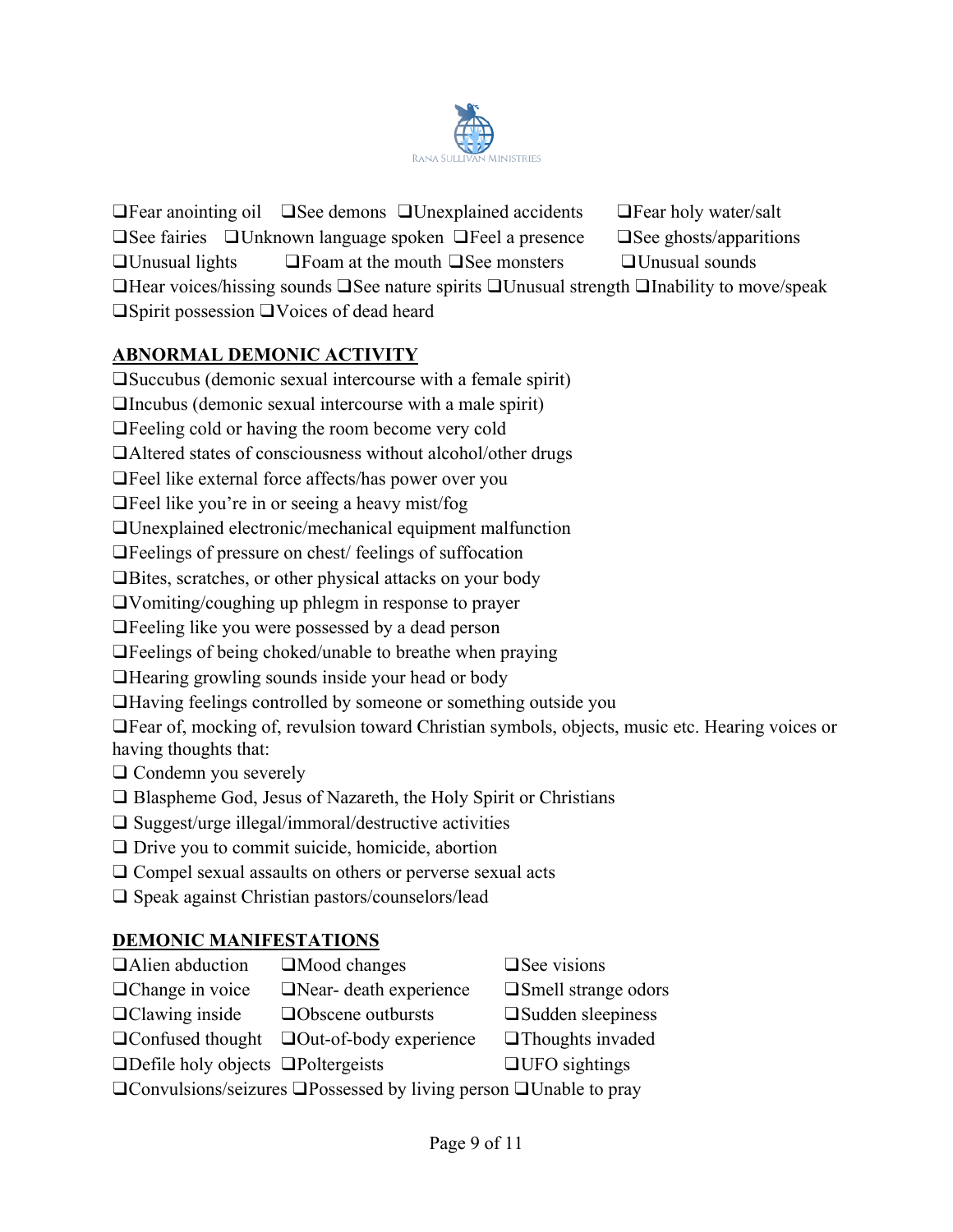

| $\Box$ Eyes turn red when angry $\Box$ See dark shapes/shadows $\Box$ Unable to read Bible |                                                                                     |                                 |  |
|--------------------------------------------------------------------------------------------|-------------------------------------------------------------------------------------|---------------------------------|--|
| $\Box$ Fear anointing oil $\Box$ See demons                                                |                                                                                     | $\Box$ Unexplained accidents    |  |
| $\Box$ Fear holy water/salt $\Box$ See fairies                                             |                                                                                     | <b>OUnknown</b> language spoken |  |
|                                                                                            | $\Box$ Feel a presence $\Box$ See ghosts/apparitions                                | $\Box$ Unusual lights           |  |
| $\Box$ Foam at the mouth $\Box$ See monsters                                               |                                                                                     | $\Box$ Unusual sounds           |  |
|                                                                                            | $\Box$ Hear voices/hissing sounds $\Box$ See nature spirits $\Box$ Unusual strength |                                 |  |
|                                                                                            |                                                                                     |                                 |  |

❑Inability to move/speak ❑Spirit possession ❑Voices of dead heard

# **ABNORMAL DEMONIC ACTIVITY**

❑Succubus (demonic sexual intercourse with a female spirit)

❑Incubus (demonic sexual intercourse with a male spirit)

❑Feeling cold or having the room become very cold

❑Altered states of consciousness without alcohol/other drugs

❑Feel like external force affects/has power over you

❑Feel like you're in or seeing a heavy mist/fog

❑Unexplained electronic/mechanical equipment malfunction

❑Feelings of pressure on chest/ feelings of suffocation

❑Bites, scratches, or other physical attacks on your body

❑Vomiting/coughing up phlegm in response to prayer

❑Feeling like you were possessed by a dead person

❑Feelings of being choked/unable to breathe when praying

❑Hearing growling sounds inside your head or body

❑Having feelings controlled by someone or something outside you

❑Fear of, mocking of, revulsion toward Christian symbols, objects, music etc. Hearing voices or having thoughts that:

❑ Condemn you severely

- ❑ Blaspheme God, Jesus of Nazareth, the Holy Spirit or Christians
- ❑ Suggest/urge illegal/immoral/destructive activities
- ❑ Drive you to commit suicide, homicide, abortion
- ❑ Compel sexual assaults on others or perverse sexual acts
- ❑ Speak against Christian pastors/counselors/lead

**Note:** A few symptoms may not indicate demonic oppression...but these are very common symptoms for those under demonic attack. After all there is really nothing to lose by doing so, except one's pride. When in doubt, cast them out!

**Before Coming for Deliverance:** There is something you can do to help bring about your freedom. I recommend that you deal with these issues before coming for deliverance.